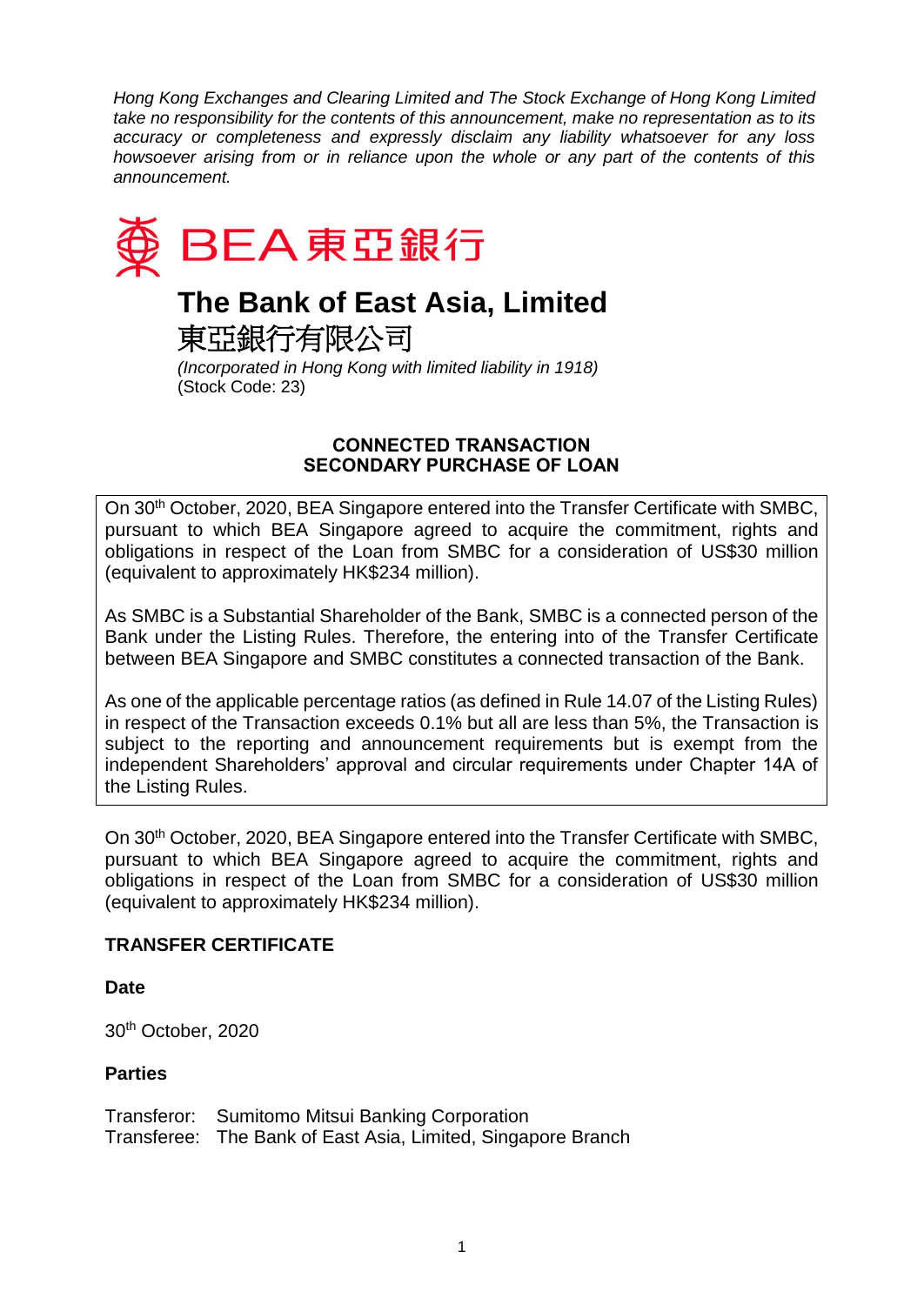## **Subject Matter**

Pursuant to the Transfer Certificate, SMBC agreed to novate its commitment, rights and obligations in respect of the Loan to BEA Singapore for the consideration of US\$30 million (equivalent to approximately HK\$234 million). The Loan novated in the amount of US\$30 million (equivalent to approximately HK\$234 million) is part of the US\$300 million (equivalent to approximately HK\$2,340 million) loan granted by SMBC and other original financiers to the Borrower pursuant to a syndicated facility agreement dated 30<sup>th</sup> March, 2020 entered into by, among others, SMBC as one of the original financiers and the Borrower.

## **Tenor**

From the date of the Transfer Certificate to 30<sup>th</sup> March, 2025.

## **Interest Rate**

The interest rate of the Loan is LIBOR for the relevant interest period plus a margin, as agreed in the syndicated facility agreement dated 30<sup>th</sup> March, 2020.

## **Consideration**

The consideration paid by BEA Singapore to SMBC for the Transaction was US\$30 million (equivalent to approximately HK\$234 million). The consideration was at par against the Loan's principal value.

The consideration will be paid in full by BEA Singapore by cash.

# **REASONS FOR AND BENEFITS OF THE TRANSACTION**

The Directors consider that the Transaction is in the best interests of the Bank as it helps promote the cooperation in loan financing business between the Bank and SMBC. Besides, the Loan, a part of which will be used to refinance green projects, presents the Bank with a good opportunity to support the development of green finance and demonstrates the Bank's commitment to fulfilling its responsibility in Environmental, Social and Governance matters.

Taking into account the above, the Directors, including the independent non-executive Directors, are of the view that, (i) the Transfer Certificate has been entered into in the ordinary and usual course of business of the Group and is on normal commercial terms and that (ii) the terms of the Transfer Certificate are fair and reasonable and in the interest of the Bank and its Shareholders as a whole.

To the best knowledge of the Directors, none of the Directors has a material interest in the Transaction contemplated under the Transfer Certificate. Accordingly, no Director is required to abstain from voting on the relevant Board resolution.

### **FINANCIAL EFFECTS OF THE TRANSACTION**

There was no gain or loss incurred as a result of the Transaction as the Loan was transferred at par level against its principal value.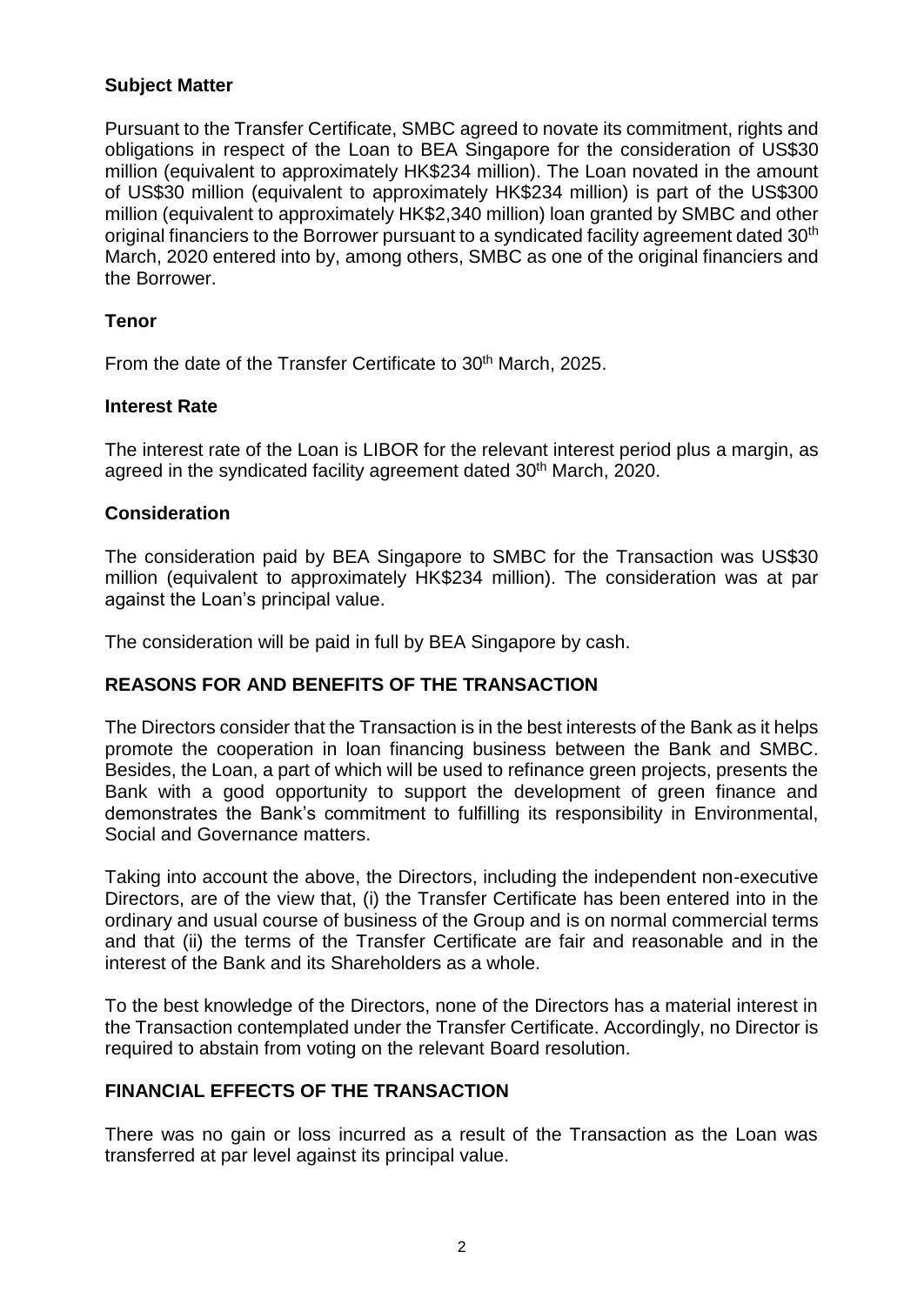#### **GENERAL INFORMATION**

1. The Bank

Incorporated in 1918, BEA is a leading Hong Kong-based financial services group listed on The Stock Exchange of Hong Kong with total consolidated assets of HK\$848.7 billion (US\$109.5 billion) as of  $30<sup>th</sup>$  June, 2020. BEA provides a comprehensive range of corporate banking, personal banking, wealth management, and investment services to customers throughout Greater China and beyond through an extensive network of approximately 180 outlets covering Hong Kong, Macau, Taiwan, Mainland China, Southeast Asia, the United Kingdom, and the United States. For more information, please visit www.hkbea.com.

2. BEA Singapore

BEA Singapore is the Singapore branch of the Bank. Its primary operation is in Singapore, where it offers a wide range of banking and financial services to both corporate and individual customers.

3. SMBC

SMBC (a Substantial Shareholder of the Bank) and its group companies offer a broad range of financial services including banking, leasing, securities, investment, and other credit related businesses globally.

### **IMPLICATIONS UNDER THE LISTING RULES**

As SMBC is a Substantial Shareholder of the Bank, SMBC is a connected person of the Bank under the Listing Rules. Therefore, the entering into of the Transfer Certificate between BEA Singapore and SMBC constitutes a connected transaction of the Bank.

As one of the applicable percentage ratios (as defined in Rule 14.07 of the Listing Rules) in respect of the Transaction exceeds 0.1% but all are less than 5%, the Transaction is subject to the reporting and announcement requirements but is exempt from the independent Shareholders' approval and circular requirements under Chapter 14A of the Listing Rules.

#### **DEFINITIONS**

Unless the context otherwise requires, the following expressions have the following meanings in this announcement:

- "Bank" or "BEA" The Bank of East Asia, Limited, a company incorporated in Hong Kong with limited liability and the shares of which are listed on the Main Board of the Stock Exchange (stock code: 23)
- "BEA Singapore" The Bank of East Asia, Limited, Singapore Branch
- "Borrower" Macquarie Group Limited, a company incorporated in Australia with limited liability
- "Directors" the directors of the Bank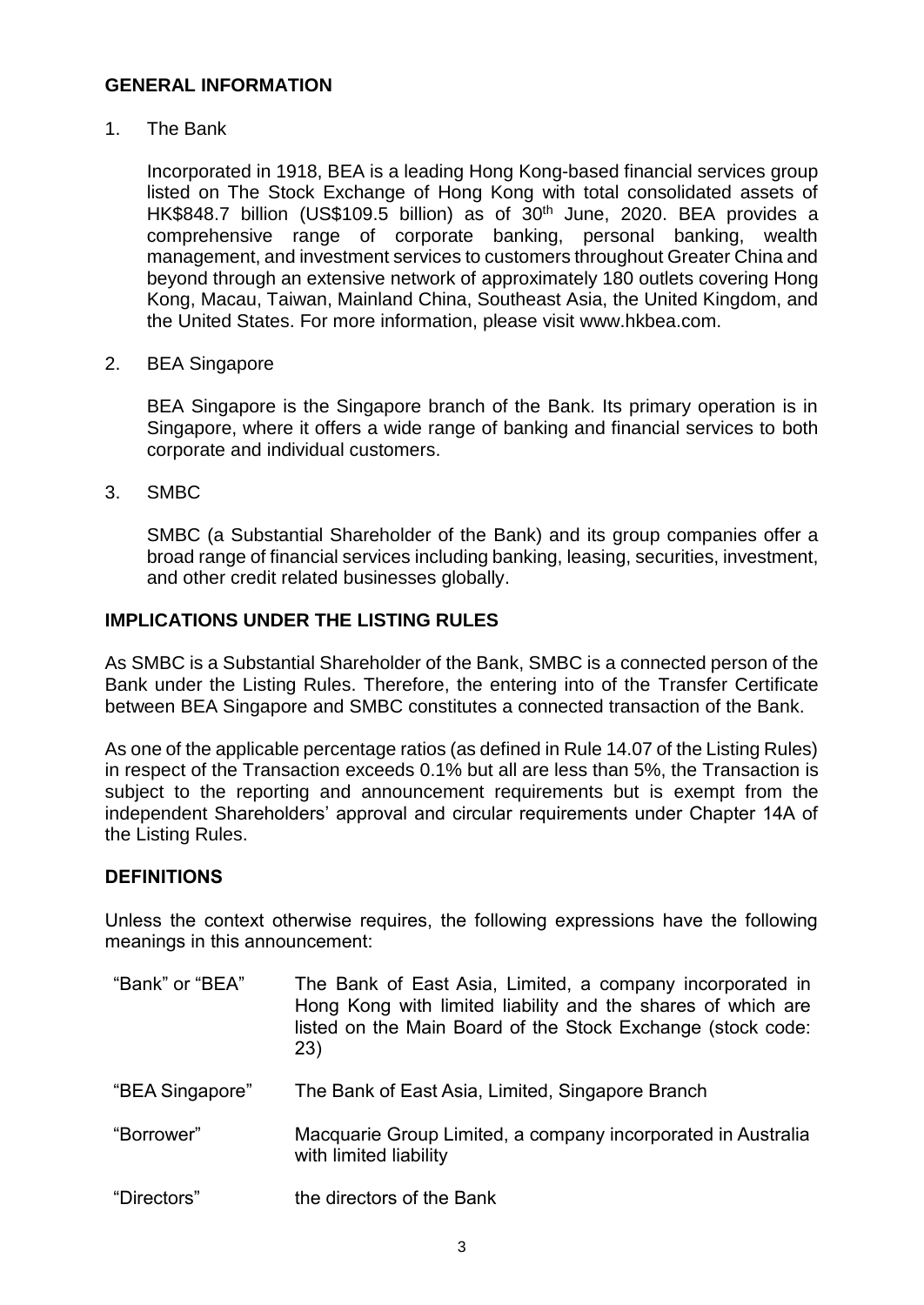| "HK\$"                       | Hong Kong dollars, the lawful currency of Hong Kong                                                                                                                                                                                                                                                                                                                                                                              |
|------------------------------|----------------------------------------------------------------------------------------------------------------------------------------------------------------------------------------------------------------------------------------------------------------------------------------------------------------------------------------------------------------------------------------------------------------------------------|
| "Hong Kong"                  | the Hong Kong Special Administrative Region of the People's<br>Republic of China                                                                                                                                                                                                                                                                                                                                                 |
| "LIBOR"                      | London Interbank Offered Rate                                                                                                                                                                                                                                                                                                                                                                                                    |
| "Listing Rules"              | the Rules Governing the Listing of Securities on the Stock<br>Exchange                                                                                                                                                                                                                                                                                                                                                           |
| "Loan"                       | the loan in the amount of US\$30 million (equivalent to<br>approximately HK\$234 million) as part of the US\$300 million<br>(equivalent to approximately HK\$2,340 million) loan granted by<br>SMBC and other original financiers to the Borrower pursuant to<br>a syndicated facility agreement dated 30 <sup>th</sup> March, 2020 entered<br>into by, among others, SMBC as one of the original financiers<br>and the Borrower |
| "Shareholder(s)"             | the holder(s) of the Shares                                                                                                                                                                                                                                                                                                                                                                                                      |
| "Shares"                     | fully paid ordinary share(s) of the Bank                                                                                                                                                                                                                                                                                                                                                                                         |
| "SMBC"                       | Sumitomo Mitsui Banking Corporation, a company incorporated<br>under the laws of Japan                                                                                                                                                                                                                                                                                                                                           |
| "Stock Exchange"             | The Stock Exchange of Hong Kong Limited                                                                                                                                                                                                                                                                                                                                                                                          |
| "Substantial<br>Shareholder" | shall have the meaning ascribed to it under the Listing Rules                                                                                                                                                                                                                                                                                                                                                                    |
| "Transaction"                | the transfer of the Loan from SMBC to BEA Singapore pursuant<br>to the Transfer Certificate                                                                                                                                                                                                                                                                                                                                      |
| "Transfer<br>Certificate"    | the transfer certificate entered into between BEA Singapore and<br>SMBC on 30 <sup>th</sup> October, 2020 in relation to the novation of the<br>Loan from SMBC to BEA Singapore                                                                                                                                                                                                                                                  |
| US\$                         | United States dollars, the lawful currency of the United States<br>of America                                                                                                                                                                                                                                                                                                                                                    |
| 40/2                         | per cent.                                                                                                                                                                                                                                                                                                                                                                                                                        |

By order of the Board **Alson LAW Chun-tak** *Company Secretary*

Hong Kong, 30<sup>th</sup> October, 2020

*For the purpose of this announcement, translations of US\$ into HK\$ have been calculated by using an exchange rate of US\$1 equal to HK\$7.8. Such exchange rate has been used, where applicable, for the purpose of illustration only and does not constitute a representation that any amounts were, may have been or will be exchanged at such rate or any other rates or at all.*